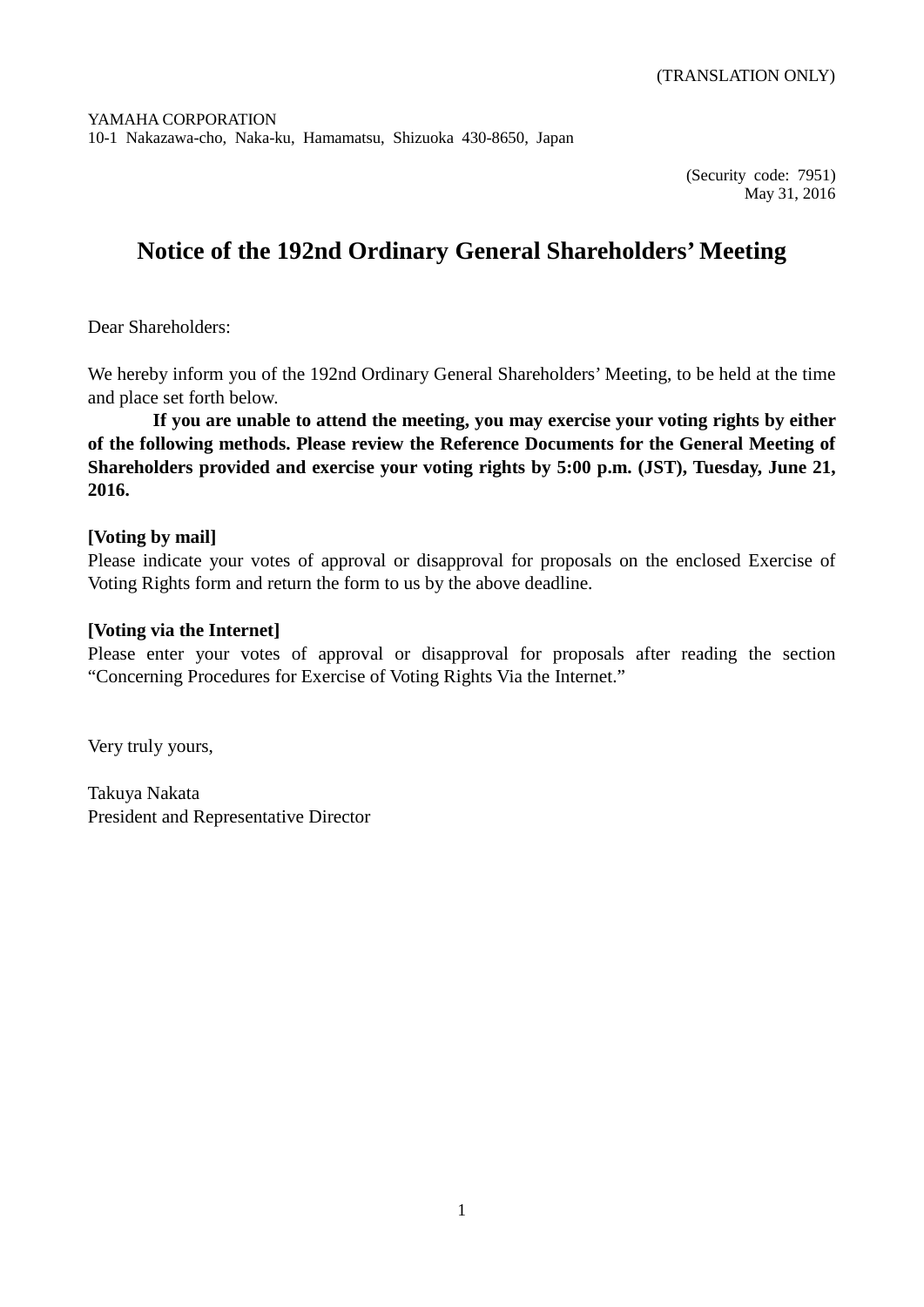### **The 192nd Ordinary General Shareholders' Meeting**

**1. Date and time:** Wednesday, June 22, 2016 at 10:00 a.m.

**2. Location:** First floor of Building No. 18 YAMAHA CORPORATION 10-1 Nakazawa-cho, Naka-ku, Hamamatsu, Shizuoka, Japan (Please refer to map in Japanese original)

### **3. Agenda of the meeting**

### **Matters to be reported:**

- 1.The Business Report, the Consolidated Financial Statements, and the Audit Reports of the Consolidated Financial Statements by the Independent Accounting Auditor and the Board of Corporate Auditors, for the 192nd Fiscal Year (from April 1, 2015 through March 31, 2016).
- 2.The Non-consolidated Financial Statements for the 192nd Fiscal Year (from April 1, 2015 through March 31, 2016)

### **Matters to be resolved:**

Proposal 1 Appropriation of Surplus Proposal 2 Election of Six Directors

### **4. Predetermined terms of the convening**

- (1) If you do not indicate your vote of approval or disapproval for any proposal on the Exercise of Voting Rights form, you will be deemed to have approved that proposal.
- (2) Handling of voting several times
	- 1) When voting rights are exercised more than once via the Internet, the vote that arrives the latest will be deemed the valid one.
	- 2) When a shareholder exercises voting rights via the Internet and by the Exercise of Voting Rights form, the vote via the Internet will be deemed the valid one.
- (3) When a shareholder exercises voting rights by proxy at the meeting, the shareholder may appoint one shareholder with voting rights to act as his or her proxy. If you wish to exercise your voting rights by proxy at the meeting, please submit to the Company your Exercise of Voting Rights form together with a document evidencing the Proxy's power of representation for the meeting.

### **5. Other matters in relation to this Notice**

From among the documents to be provided with this Notice, the "Basic Policy on Control of the Company," "Notes to the Consolidated Financial Statements," and "Notes to the Non-Consolidated Financial Statements" are not included in the documents attached to this Notice. These documents are disclosed on our Internet website (http://jp.yamaha.com/) in accordance with laws and ordinances and the provisions of Article 18 of the Articles of Incorporation.

Notes: 1. For those attending, please present the enclosed Exercise of Voting Rights form at the reception desk on arrival at the meeting.

<sup>2.</sup> If the Reference Documents for the General Meeting of Shareholders and the Attached Documents are amended, the amended items will be announced on our Internet website (http://jp.yamaha.com/).

<sup>3.</sup> This document has been translated from the Japanese original for reference purposes only.

In the event of any discrepancy between this translated document and the Japanese original, the original shall prevail.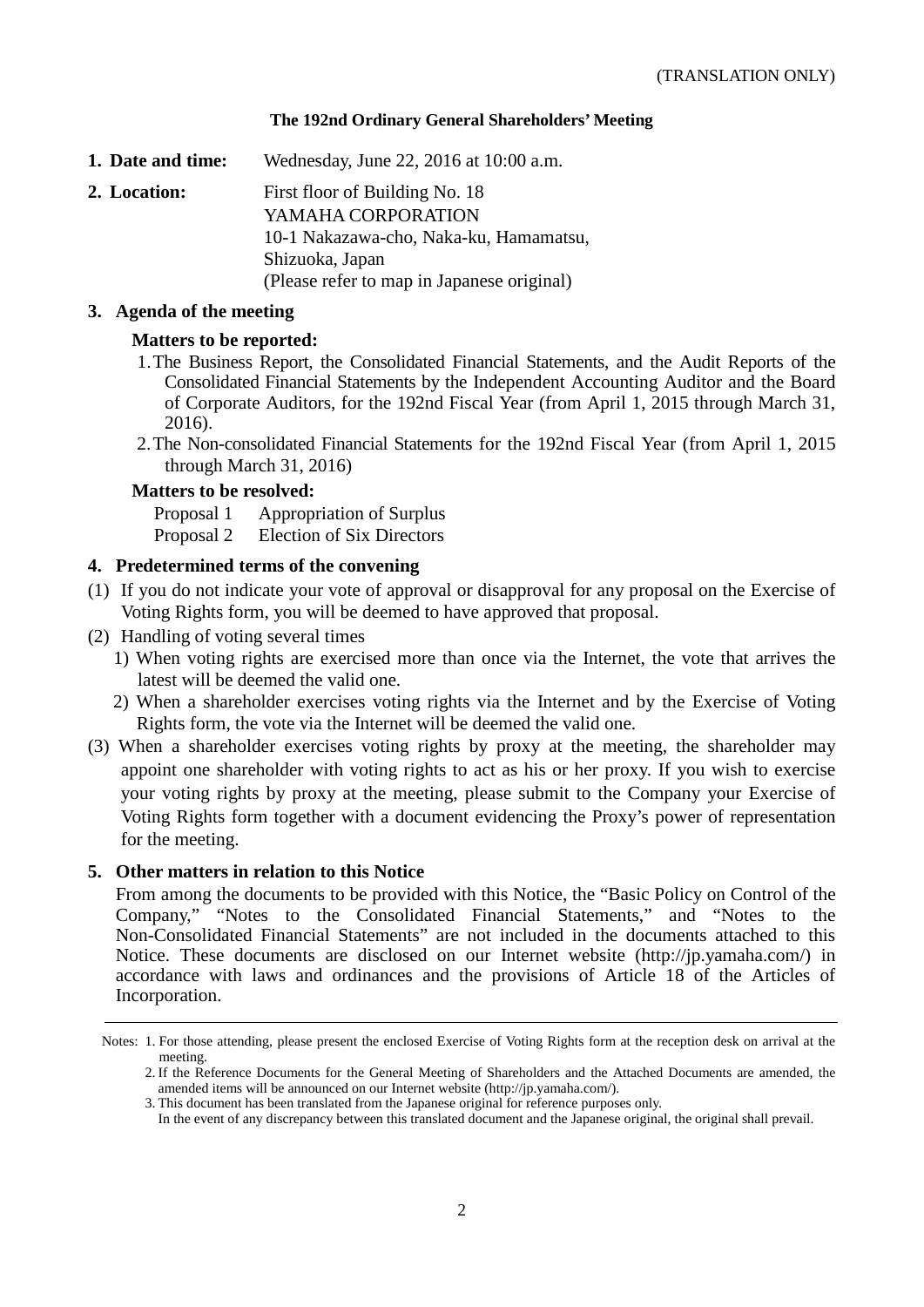# **Concerning Procedures for Exercise of Voting Rights Via the Internet**

## **1. For shareholders who exercises voting rights via the Internet**

The following items should be verified when exercising voting rights via the Internet.

- (1) It is only possible to exercise voting rights via the Internet by using the following website designated by the Company (http://www.web54.net). Please note that an exclusive website for mobile phones has not been established.
- (2) When exercising voting rights via the Internet, it is necessary to use the voting rights code and password noted on the right side of the Exercise of Voting Rights form. The password provided is effective only for the 192nd Ordinary General Shareholders' Meeting. A different password will be issued for the next Meeting.
- (3) Shareholders voting via the Internet are requested to exercise their voting rights prior to 5:00 p.m. (JST) on Tuesday, June 21, 2016, after reviewing the Reference Documents for the General Meeting of Shareholders.
- (4) When voting rights are exercised more than once via the Internet, the vote that arrives the latest will be deemed the valid vote.
- (5) When a shareholder exercises voting rights via the Internet and by the Exercise of Voting Rights form, the vote via the Internet will be deemed the valid vote.
- (6) Shareholders will bear the expenses incurred when accessing the Internet to exercise shareholder voting rights.
- \* For questions related to exercising shareholder voting rights via the Internet, please contact the following:

The Sumitomo Mitsui Trust Bank Limited. Securities Agent Web Support Tel: 0120-652-031 (toll-free) Service hours: 9:00 a.m. to 9:00 p.m.

# **2. For institutional investors**

If you are a nominee shareholder such as an administrative trust bank (including a standing proxy), and apply in advance for the platform for exercising voting rights via the Internet, you may use such platform as a method for exercising your voting rights via the Internet at this meeting.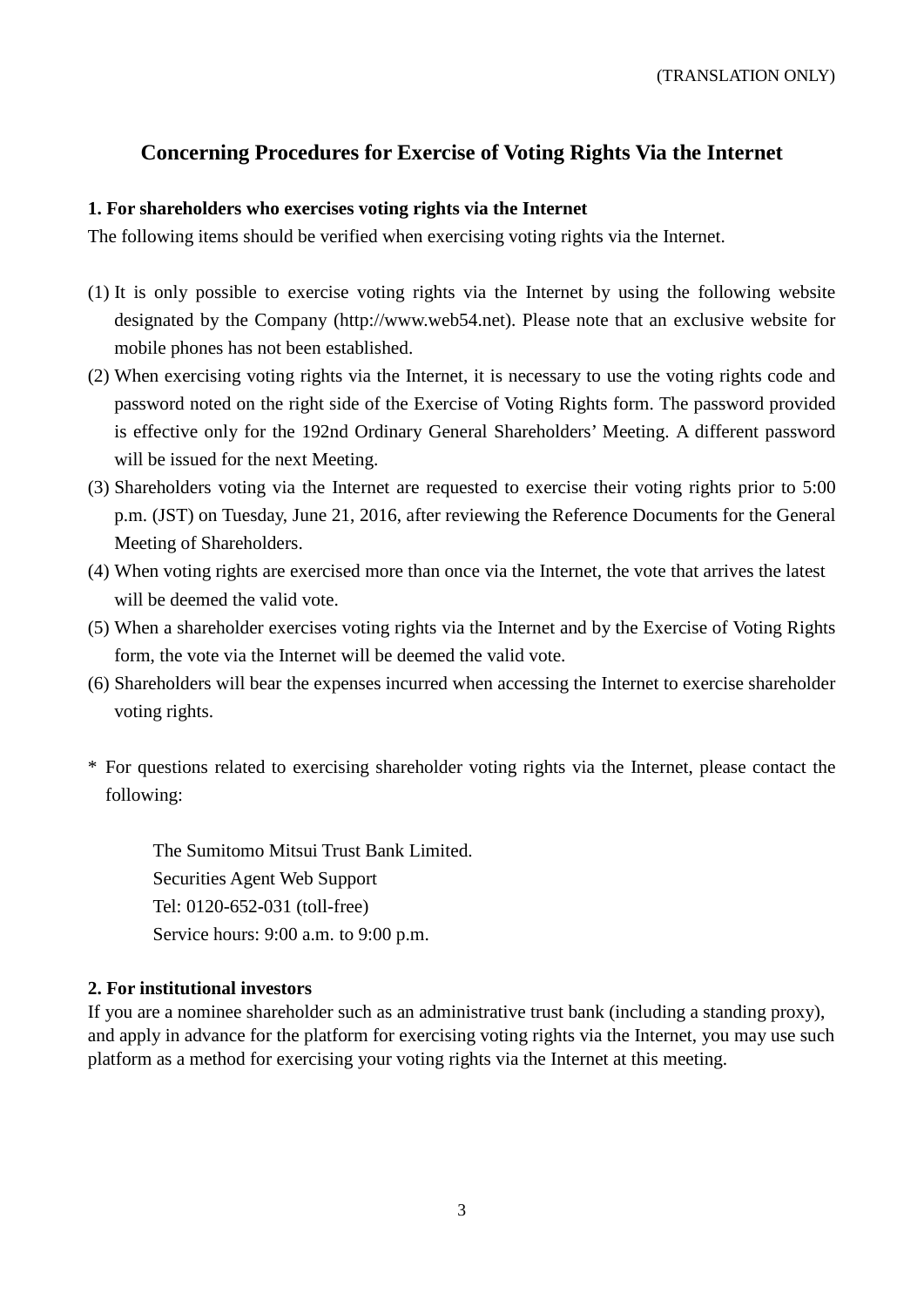# **Reference Documents for the General Meeting of Shareholders**

### **Proposals and Reference Information**

# **Proposal 1 Appropriation of Surplus**

Bearing in mind the objective of increasing the return on equity, and based on the level of the medium-term consolidated profits, the Company makes strategic investments in R&D, sales, and capital while actively providing returns to shareholders.

Additionally, while we try to provide dividends on a stable and consistent basis, it is also our mandate to promote capital efficiency by making sound decisions in distributing returns while ensuring appropriate internal reserves for investment in future growth.

Considering the policy above and the financial standing etc. of the Company, we will propose the appropriation of surplus as follows.

### 1. Year-end dividend

We will propose the following as the year-end dividend for the 192nd fiscal year, in consideration of the consolidated operating results for the year.

- (1)Type of assets for dividends Cash
- (2) Allotment of assets for dividends to shareholders and the total amount of dividends Year-end dividend: 26 yen per share of common stock of the Company Total amount of dividends: 4,895,360,392 yen As a result, the annual dividend, combined with the interim dividend of 18 yen per share, amounts to 44 yen.
- (3) Effective date of distribution of surplus June 23, 2016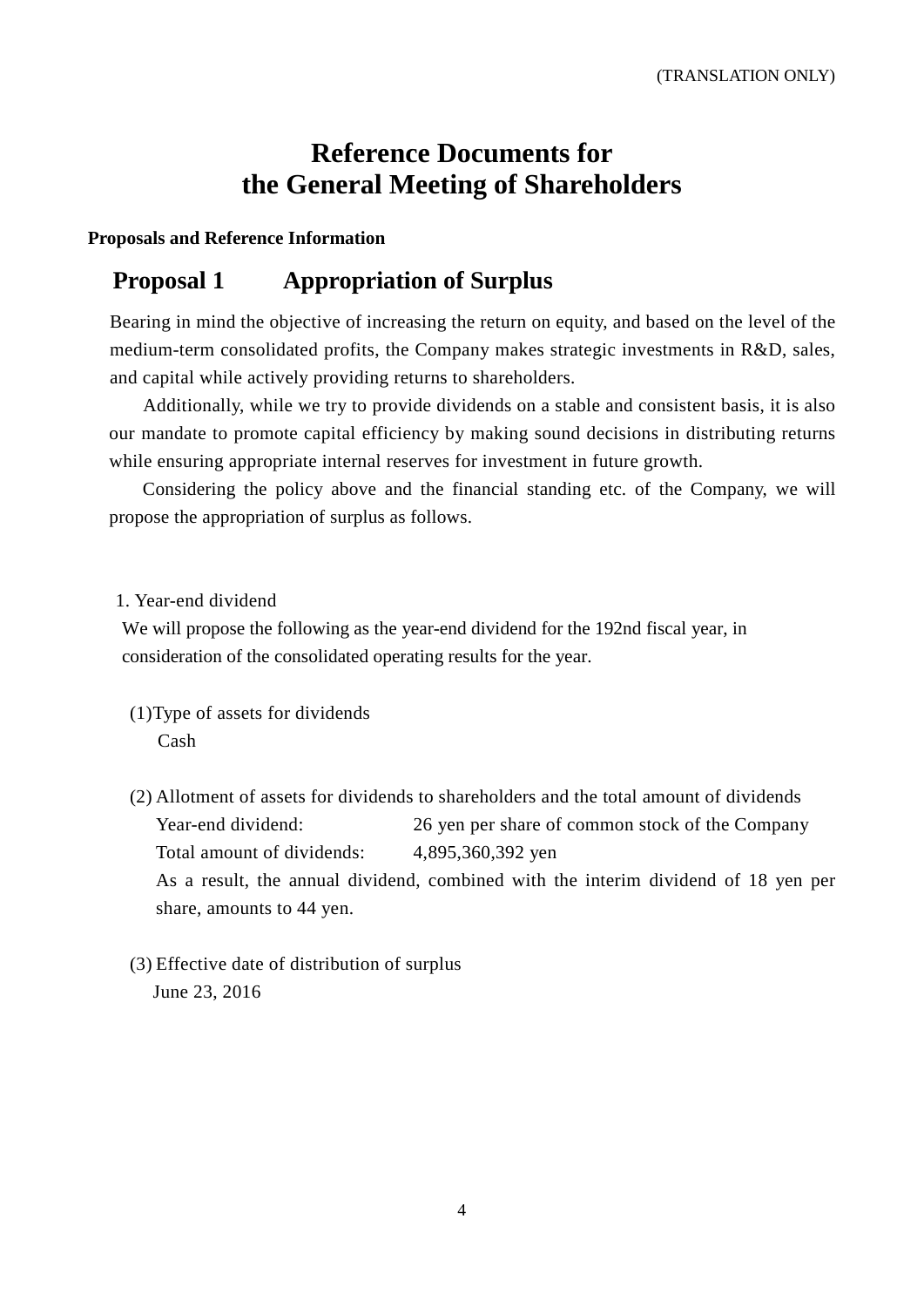# **Proposal 2 Election of Six Directors**

All of the six directors will complete their respective terms of office at the conclusion of this meeting. Accordingly, we shall propose the election of six directors.

| No.          | Name                                                              | Brief personal history; position; charge; and important                                                                                                                                                                                                                                                                                                                                                                                                                                                                                                                                                                                                                                                                                                                                                                |               |                                                                                                                                                                                                                                                                                                                                                                                                                                                                                         | No. of the             |  |
|--------------|-------------------------------------------------------------------|------------------------------------------------------------------------------------------------------------------------------------------------------------------------------------------------------------------------------------------------------------------------------------------------------------------------------------------------------------------------------------------------------------------------------------------------------------------------------------------------------------------------------------------------------------------------------------------------------------------------------------------------------------------------------------------------------------------------------------------------------------------------------------------------------------------------|---------------|-----------------------------------------------------------------------------------------------------------------------------------------------------------------------------------------------------------------------------------------------------------------------------------------------------------------------------------------------------------------------------------------------------------------------------------------------------------------------------------------|------------------------|--|
|              | (Date of Birth)                                                   |                                                                                                                                                                                                                                                                                                                                                                                                                                                                                                                                                                                                                                                                                                                                                                                                                        |               | concurrent duties                                                                                                                                                                                                                                                                                                                                                                                                                                                                       | Company shares<br>held |  |
| $\mathbf{1}$ | Takuya Nakata<br>(June 8, 1958)<br>Candidate for<br>Reappointment | April<br>October<br>June<br>June<br>April<br>June<br>June<br>March<br>June                                                                                                                                                                                                                                                                                                                                                                                                                                                                                                                                                                                                                                                                                                                                             | 2010<br>2010: | 1981: Entered the Company<br>2005: General Manager of Pro Audio $\&$<br>Digital Musical Instruments Division<br>2006: Executive Officer<br>2009: Director and Executive Officer<br>President and Director of Yamaha<br>Corporation of America<br>Senior Executive Officer of the<br>Company<br>2013: President and Representative Director<br>(to the present)<br>2014: Director of Yamaha Motor Co., Ltd.<br>(Outside Director)<br>(to the present)<br>2015: President of Yamaha Music | 21,800                 |  |
|              |                                                                   |                                                                                                                                                                                                                                                                                                                                                                                                                                                                                                                                                                                                                                                                                                                                                                                                                        |               | Foundation (to the present)                                                                                                                                                                                                                                                                                                                                                                                                                                                             |                        |  |
|              |                                                                   | Term of office as a director:<br>Four (4) years (at the conclusion of this Ordinary General Meeting of Shareholders)<br>Attendance at Board of Directors meetings:<br>13 out of 13 meetings (100%)<br>Reasons for nomination as director:<br>$\overline{\phantom{a}}$<br>In terms of both personality and insight, Mr. Takuya Nakata is extremely well suited to be a<br>member of the board. He has a wealth of experience and achievements, having served as<br>Head of our Pro Audio & Digital Musical Instruments Division, President of Yamaha<br>Corporation of America, and President and Representative Director of Yamaha Corporation.<br>He has been nominated as a director on expectations he will help strengthen the supervisory<br>function and the decision-making function of the Board of Directors. |               |                                                                                                                                                                                                                                                                                                                                                                                                                                                                                         |                        |  |

The table below lists the nominees for those positions.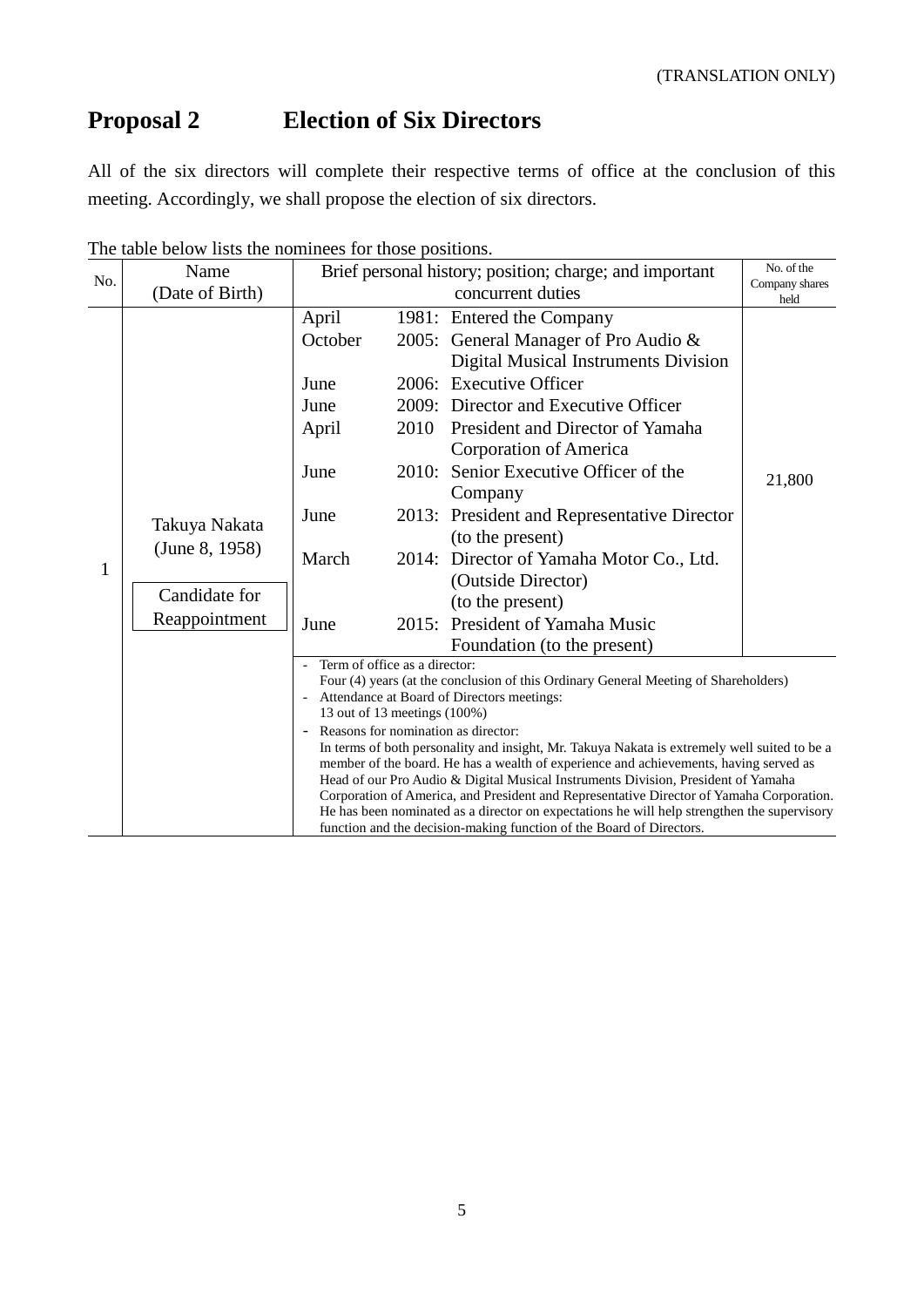|                | Name                | Brief personal history; position; charge; and important                                                                                                                              |                                                                                   |                                                                    | No. of the             |  |  |
|----------------|---------------------|--------------------------------------------------------------------------------------------------------------------------------------------------------------------------------------|-----------------------------------------------------------------------------------|--------------------------------------------------------------------|------------------------|--|--|
| No.            | (Date of Birth)     |                                                                                                                                                                                      |                                                                                   | concurrent duties                                                  | Company shares<br>held |  |  |
|                |                     | April                                                                                                                                                                                |                                                                                   | 1982: Entered the Company                                          |                        |  |  |
|                |                     | December                                                                                                                                                                             |                                                                                   | 2008: President and Director of Yamaha                             |                        |  |  |
| $\overline{2}$ |                     |                                                                                                                                                                                      |                                                                                   | Music Europe GmbH                                                  |                        |  |  |
|                |                     | June                                                                                                                                                                                 |                                                                                   | 2009: Executive Officer of the Company                             |                        |  |  |
|                |                     | June                                                                                                                                                                                 |                                                                                   | 2011: Senior Executive Officer                                     |                        |  |  |
|                |                     | August                                                                                                                                                                               |                                                                                   | 2013: Executive General Manager of                                 | 6,600                  |  |  |
|                |                     |                                                                                                                                                                                      |                                                                                   | Musical Instruments & Audio                                        |                        |  |  |
|                | <b>Masato Oike</b>  |                                                                                                                                                                                      |                                                                                   | Products Sales & Marketing Unit                                    |                        |  |  |
|                | (February 23, 1960) |                                                                                                                                                                                      |                                                                                   | (to the present)                                                   |                        |  |  |
|                |                     | June                                                                                                                                                                                 |                                                                                   | 2014: Director and Senior Executive Officer                        |                        |  |  |
|                | Candidate for       |                                                                                                                                                                                      |                                                                                   | (to the present)                                                   |                        |  |  |
|                | Reappointment       | Term of office as a director:<br>Two (2) years (at the conclusion of this Ordinary General Meeting of Shareholders)                                                                  |                                                                                   |                                                                    |                        |  |  |
|                |                     | Attendance at Board of Directors meetings:                                                                                                                                           |                                                                                   |                                                                    |                        |  |  |
|                |                     | 13 out of 13 meetings (100%)                                                                                                                                                         |                                                                                   |                                                                    |                        |  |  |
|                |                     | Reasons for nomination as director:<br>In terms of both personality and insight, Mr. Masato Oike is extremely well suited to be a                                                    |                                                                                   |                                                                    |                        |  |  |
|                |                     | member of the board, with vast experience and achievements accumulated during his term                                                                                               |                                                                                   |                                                                    |                        |  |  |
|                |                     | as a former President of Yamaha Music Europe and his current position as Head of Musical<br>Instruments & Audio Products Sales & Marketing Group. He has been nominated as a         |                                                                                   |                                                                    |                        |  |  |
|                |                     | director on expectations he will help strengthen the supervisory function and the                                                                                                    |                                                                                   |                                                                    |                        |  |  |
|                |                     |                                                                                                                                                                                      |                                                                                   | decision-making function of the Board of Directors.                |                        |  |  |
|                |                     | January                                                                                                                                                                              |                                                                                   | 1988: Entered the Company                                          |                        |  |  |
|                |                     | August                                                                                                                                                                               |                                                                                   | 2009: General Manager of Accounting and<br><b>Finance Division</b> |                        |  |  |
|                |                     | June                                                                                                                                                                                 |                                                                                   | 2013: Executive Officer                                            |                        |  |  |
|                |                     |                                                                                                                                                                                      |                                                                                   |                                                                    |                        |  |  |
|                |                     | June                                                                                                                                                                                 |                                                                                   | (to the present)<br>2013: General Manager of Corporate             |                        |  |  |
|                |                     |                                                                                                                                                                                      |                                                                                   | <b>Planning Division</b>                                           |                        |  |  |
|                |                     | April                                                                                                                                                                                |                                                                                   | 2015: Executive General Manager of                                 | 5,100                  |  |  |
|                |                     |                                                                                                                                                                                      |                                                                                   | <b>Operations Unit</b>                                             |                        |  |  |
|                | Satoshi Yamahata    |                                                                                                                                                                                      |                                                                                   | (to the present)                                                   |                        |  |  |
|                | (December 3, 1960)  | June                                                                                                                                                                                 |                                                                                   | 2015: Director and Senior Executive Officer                        |                        |  |  |
| 3              |                     |                                                                                                                                                                                      |                                                                                   | (to the present)                                                   |                        |  |  |
|                | Candidate for       | May                                                                                                                                                                                  |                                                                                   | 2016: Executive General Manager of                                 |                        |  |  |
|                | Reappointment       |                                                                                                                                                                                      |                                                                                   | Corporate Management Unit                                          |                        |  |  |
|                |                     |                                                                                                                                                                                      |                                                                                   | (to the present)                                                   |                        |  |  |
|                |                     | Term of office as a director:                                                                                                                                                        |                                                                                   |                                                                    |                        |  |  |
|                |                     | One (1) year (at the conclusion of this Ordinary General Meeting of Shareholders)<br>Attendance at Board of Directors meetings:                                                      |                                                                                   |                                                                    |                        |  |  |
|                |                     | 10 out of 10 meetings (100%)                                                                                                                                                         |                                                                                   |                                                                    |                        |  |  |
|                |                     | Reasons for nomination as director:<br>In terms of both personality and insight, Mr. Satoshi Yamahata is extremely well suited to                                                    |                                                                                   |                                                                    |                        |  |  |
|                |                     |                                                                                                                                                                                      | be a member of the board, with vast experience and achievements. He has worked as |                                                                    |                        |  |  |
|                |                     | General Manager of the Accounting and Finance Division and as General Manager of the                                                                                                 |                                                                                   |                                                                    |                        |  |  |
|                |                     | Corporate Planning Division, and is now as Head of the Operations Group. He has been<br>nominated as a director on expectations he will help strengthen the supervisory function and |                                                                                   |                                                                    |                        |  |  |
|                |                     | the decision-making function of the Board of Directors.                                                                                                                              |                                                                                   |                                                                    |                        |  |  |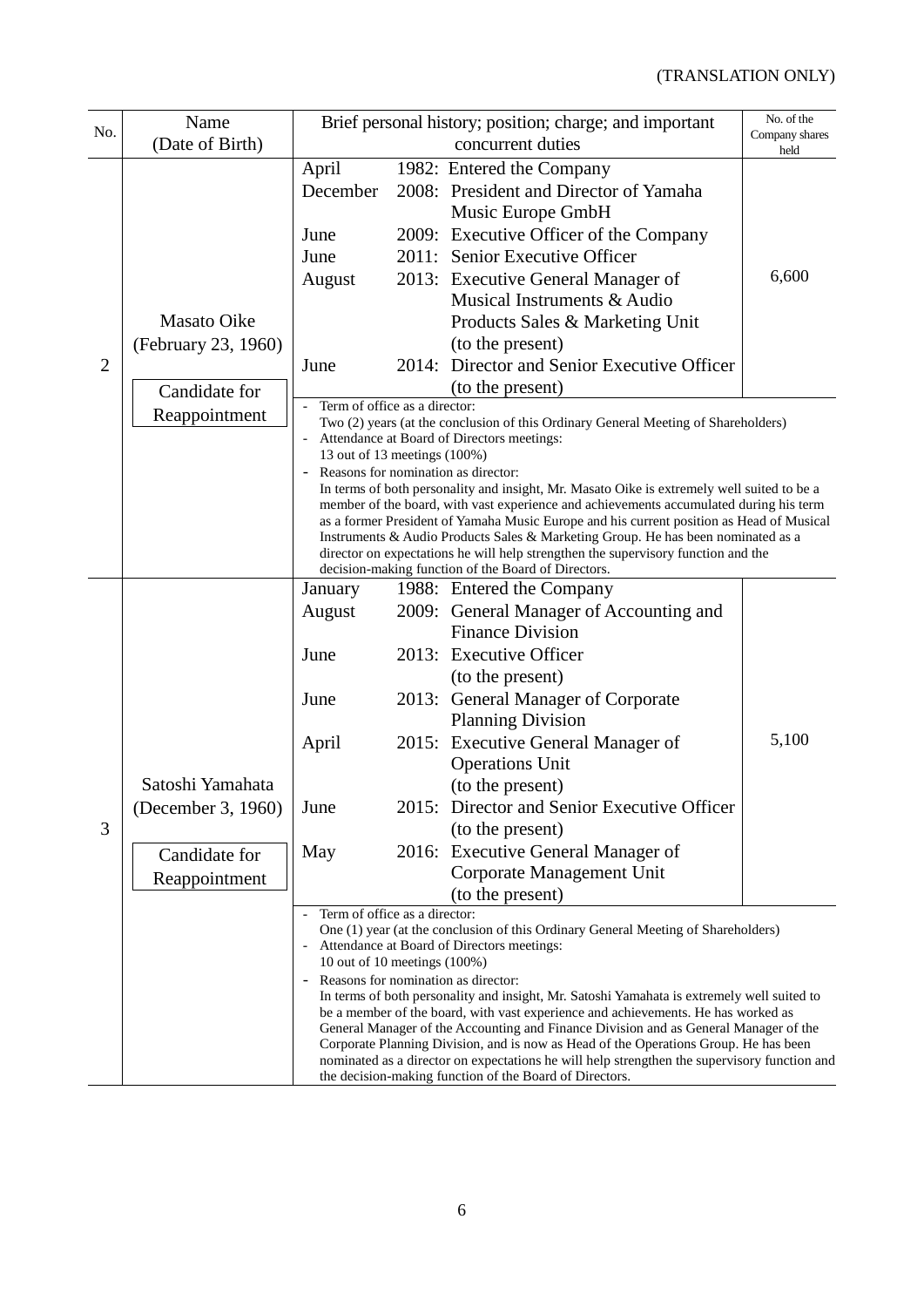# (TRANSLATION ONLY)

|     | Name                    | Brief personal history; position; charge; and important                                                                                                                               |  |                                                                       | No. of the             |  |
|-----|-------------------------|---------------------------------------------------------------------------------------------------------------------------------------------------------------------------------------|--|-----------------------------------------------------------------------|------------------------|--|
| No. | (Date of Birth)         |                                                                                                                                                                                       |  | concurrent duties                                                     | Company shares<br>held |  |
|     |                         | April                                                                                                                                                                                 |  | 1978: Entered Yamaha Motor Co., Ltd.                                  |                        |  |
|     |                         | March                                                                                                                                                                                 |  | 2007: Executive Officer of Yamaha Motor                               |                        |  |
|     |                         | March                                                                                                                                                                                 |  | 2009: Senior Executive Officer of Yamaha                              |                        |  |
|     |                         |                                                                                                                                                                                       |  | Motor                                                                 |                        |  |
|     |                         | March                                                                                                                                                                                 |  | 2010: President and Representative Director                           |                        |  |
|     | Hiroyuki Yanagi         |                                                                                                                                                                                       |  | of Yamaha Motor, concurrently                                         | 17,300                 |  |
|     | (November 20, 1954)     |                                                                                                                                                                                       |  | serving as Chief Executive Officer                                    |                        |  |
|     |                         |                                                                                                                                                                                       |  | (to the present)                                                      |                        |  |
|     | Candidate for           | June                                                                                                                                                                                  |  | 2011: Director of the Company                                         |                        |  |
| 4   | <b>Outside Director</b> |                                                                                                                                                                                       |  | (Outside Director)                                                    |                        |  |
|     |                         |                                                                                                                                                                                       |  | (to the present)                                                      |                        |  |
|     | Candidate for           | Term of office as a director:<br>Five (5) years (at the conclusion of this Ordinary General Meeting of Shareholders)                                                                  |  |                                                                       |                        |  |
|     | Reappointment           | Attendance at Board of Directors meetings:                                                                                                                                            |  |                                                                       |                        |  |
|     |                         | 11 out of 13 meetings (84.6%)                                                                                                                                                         |  |                                                                       |                        |  |
|     |                         | Reasons for nomination as director:<br>$\overline{\phantom{a}}$<br>In terms of both personality and insight, Mr. Hiroyuki Yanagi is extremely well suited to be                       |  |                                                                       |                        |  |
|     |                         | a member of the board and is recognized for his achievements as President and                                                                                                         |  |                                                                       |                        |  |
|     |                         | Representative Director of Yamaha Motor Co., Ltd. He has been nominated as a director<br>based on expectations he will help strengthen the governance function, enhance the value of  |  |                                                                       |                        |  |
|     |                         |                                                                                                                                                                                       |  | the brand, and offer appropriate advice from an objective standpoint. |                        |  |
|     |                         | April                                                                                                                                                                                 |  | 1976: Entered Marubeni Corporation                                    |                        |  |
|     |                         | December                                                                                                                                                                              |  | 1989: Entered Apple Computer KK                                       |                        |  |
|     |                         | March                                                                                                                                                                                 |  | 1996: Entered Allergan, Inc.                                          |                        |  |
|     |                         | November                                                                                                                                                                              |  | 1996: Entered Japan Communications Inc. as                            |                        |  |
|     |                         |                                                                                                                                                                                       |  | Senior Executive Officer                                              |                        |  |
|     |                         | April                                                                                                                                                                                 |  | 2002: Entered Oracle Corporation Japan                                |                        |  |
|     |                         | August                                                                                                                                                                                |  | 2002: Director and Managing Executive                                 |                        |  |
|     | Shigeru Nosaka          |                                                                                                                                                                                       |  | Officer                                                               |                        |  |
|     | (September 12, 1953)    | June                                                                                                                                                                                  |  | 2004: Director and Senior Managing                                    |                        |  |
|     |                         |                                                                                                                                                                                       |  | <b>Executive Officer</b>                                              | 200                    |  |
|     | Candidate for           | November                                                                                                                                                                              |  | 2005: Retired                                                         |                        |  |
|     | <b>Outside Director</b> | October                                                                                                                                                                               |  | 2007: Entered as Senior Managing Executive                            |                        |  |
| 5   |                         |                                                                                                                                                                                       |  | Officer                                                               |                        |  |
|     | Candidate for           | August                                                                                                                                                                                |  | 2008: Director and Senior Managing<br><b>Executive Officer</b>        |                        |  |
|     | Independent             |                                                                                                                                                                                       |  | 2011: Director and Executive Vice President                           |                        |  |
|     | <b>Outside Director</b> | June                                                                                                                                                                                  |  | (to the present)                                                      |                        |  |
|     |                         | June                                                                                                                                                                                  |  | 2015: Director of the Company                                         |                        |  |
|     | Candidate for           |                                                                                                                                                                                       |  | (Outside Director)                                                    |                        |  |
|     | Reappointment           |                                                                                                                                                                                       |  | (to the present)                                                      |                        |  |
|     |                         | Term of office as a director:<br>$\overline{\phantom{m}}$                                                                                                                             |  |                                                                       |                        |  |
|     |                         | One (1) year (at the conclusion of this Ordinary General Meeting of Shareholders)                                                                                                     |  |                                                                       |                        |  |
|     |                         | Attendance at Board of Directors meetings:<br>$\qquad \qquad -$<br>9 out of 10 meetings (90.0%)                                                                                       |  |                                                                       |                        |  |
|     |                         | Reasons for nomination as director:                                                                                                                                                   |  |                                                                       |                        |  |
|     |                         | In terms of both personality and insight, Mr. Shigeru Nosaka is extremely well suited to be a                                                                                         |  |                                                                       |                        |  |
|     |                         | member of the board, with a proven track record in other industries. He has been nominated<br>as a director based on expectations he will help strengthen the governance function and |  |                                                                       |                        |  |
|     |                         | offer appropriate advice from an objective standpoint.                                                                                                                                |  |                                                                       |                        |  |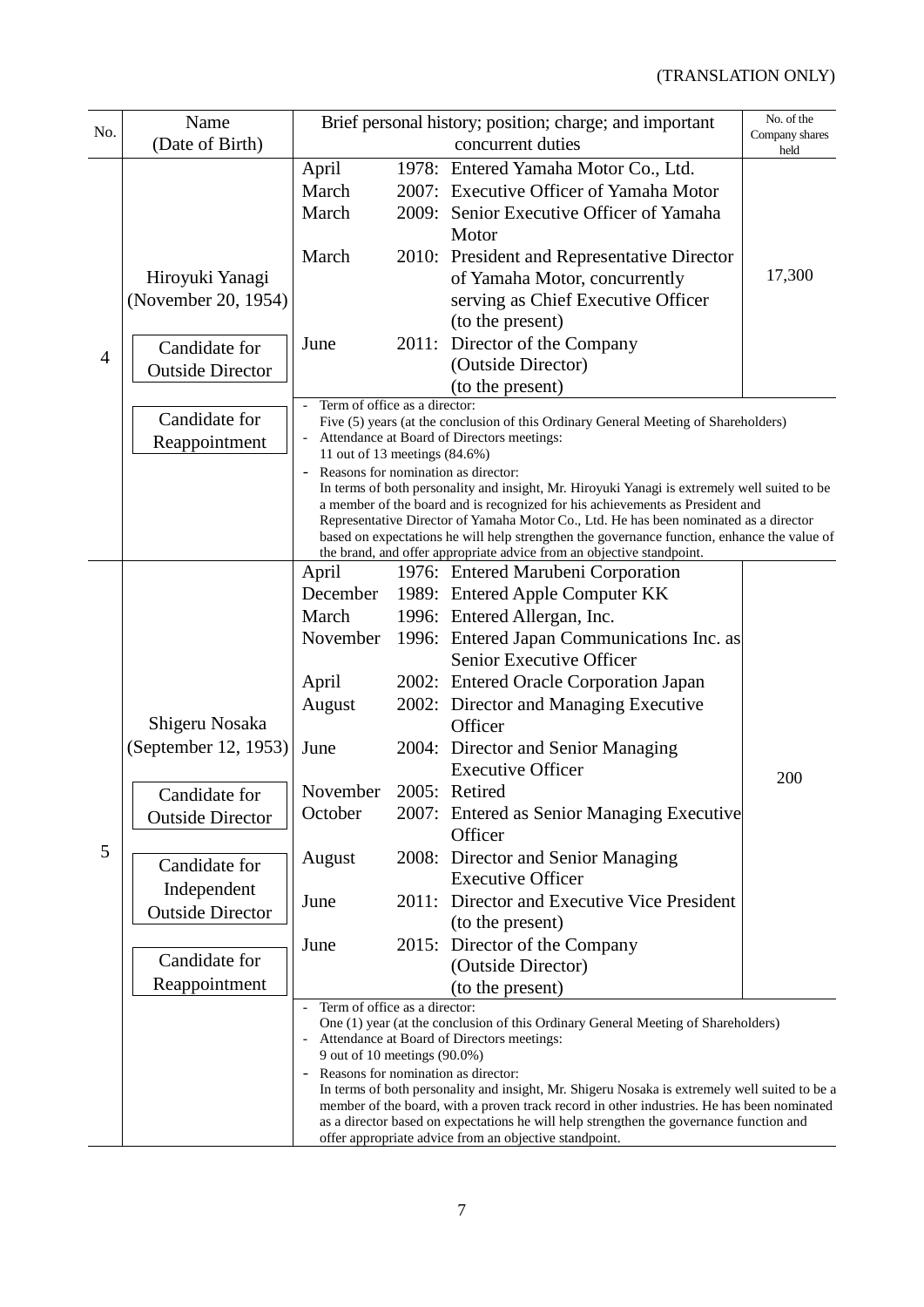| Name                    | Brief personal history; position; charge; and important                                                                                                                                                                                                                                                                                                                         |  |                                      | No. of the                                                                                                                                                                                                                                                                                                                                                                                                                                |  |  |
|-------------------------|---------------------------------------------------------------------------------------------------------------------------------------------------------------------------------------------------------------------------------------------------------------------------------------------------------------------------------------------------------------------------------|--|--------------------------------------|-------------------------------------------------------------------------------------------------------------------------------------------------------------------------------------------------------------------------------------------------------------------------------------------------------------------------------------------------------------------------------------------------------------------------------------------|--|--|
| (Date of Birth)         |                                                                                                                                                                                                                                                                                                                                                                                 |  | concurrent duties                    | Company shares<br>held                                                                                                                                                                                                                                                                                                                                                                                                                    |  |  |
|                         | April                                                                                                                                                                                                                                                                                                                                                                           |  |                                      |                                                                                                                                                                                                                                                                                                                                                                                                                                           |  |  |
|                         | June                                                                                                                                                                                                                                                                                                                                                                            |  |                                      |                                                                                                                                                                                                                                                                                                                                                                                                                                           |  |  |
|                         |                                                                                                                                                                                                                                                                                                                                                                                 |  | Manager, Food Products Business Unit |                                                                                                                                                                                                                                                                                                                                                                                                                                           |  |  |
|                         | April                                                                                                                                                                                                                                                                                                                                                                           |  |                                      |                                                                                                                                                                                                                                                                                                                                                                                                                                           |  |  |
|                         |                                                                                                                                                                                                                                                                                                                                                                                 |  | President, Ajinomoto Frozen Foods    |                                                                                                                                                                                                                                                                                                                                                                                                                                           |  |  |
|                         |                                                                                                                                                                                                                                                                                                                                                                                 |  | Co., Inc.                            |                                                                                                                                                                                                                                                                                                                                                                                                                                           |  |  |
| (September 12, 1947)    | August                                                                                                                                                                                                                                                                                                                                                                          |  |                                      |                                                                                                                                                                                                                                                                                                                                                                                                                                           |  |  |
|                         |                                                                                                                                                                                                                                                                                                                                                                                 |  | $\overline{0}$                       |                                                                                                                                                                                                                                                                                                                                                                                                                                           |  |  |
|                         | June                                                                                                                                                                                                                                                                                                                                                                            |  |                                      |                                                                                                                                                                                                                                                                                                                                                                                                                                           |  |  |
|                         |                                                                                                                                                                                                                                                                                                                                                                                 |  |                                      |                                                                                                                                                                                                                                                                                                                                                                                                                                           |  |  |
|                         |                                                                                                                                                                                                                                                                                                                                                                                 |  |                                      |                                                                                                                                                                                                                                                                                                                                                                                                                                           |  |  |
|                         |                                                                                                                                                                                                                                                                                                                                                                                 |  | Chief Executive Officer, Ajinomoto   |                                                                                                                                                                                                                                                                                                                                                                                                                                           |  |  |
|                         |                                                                                                                                                                                                                                                                                                                                                                                 |  | $Co.$ Inc                            |                                                                                                                                                                                                                                                                                                                                                                                                                                           |  |  |
| Independent             | June                                                                                                                                                                                                                                                                                                                                                                            |  |                                      |                                                                                                                                                                                                                                                                                                                                                                                                                                           |  |  |
| <b>Outside Director</b> |                                                                                                                                                                                                                                                                                                                                                                                 |  |                                      |                                                                                                                                                                                                                                                                                                                                                                                                                                           |  |  |
|                         |                                                                                                                                                                                                                                                                                                                                                                                 |  | (to the present)                     |                                                                                                                                                                                                                                                                                                                                                                                                                                           |  |  |
| New Candidate           | Attendance at Board of Directors meetings:<br>-<br>Reasons for nomination as director:<br>In terms of both personality and insight, Mr. Masatoshi Ito is extremely well suited to be a<br>member of the board, with vast experience in other industries. He has been nominated as a<br>director based on expectations he will help strengthen the governance function and offer |  |                                      |                                                                                                                                                                                                                                                                                                                                                                                                                                           |  |  |
|                         |                                                                                                                                                                                                                                                                                                                                                                                 |  |                                      |                                                                                                                                                                                                                                                                                                                                                                                                                                           |  |  |
|                         |                                                                                                                                                                                                                                                                                                                                                                                 |  |                                      |                                                                                                                                                                                                                                                                                                                                                                                                                                           |  |  |
|                         |                                                                                                                                                                                                                                                                                                                                                                                 |  |                                      |                                                                                                                                                                                                                                                                                                                                                                                                                                           |  |  |
|                         |                                                                                                                                                                                                                                                                                                                                                                                 |  |                                      |                                                                                                                                                                                                                                                                                                                                                                                                                                           |  |  |
|                         |                                                                                                                                                                                                                                                                                                                                                                                 |  |                                      |                                                                                                                                                                                                                                                                                                                                                                                                                                           |  |  |
|                         | Masatoshi Ito<br>Candidate for<br><b>Outside Director</b><br>Candidate for                                                                                                                                                                                                                                                                                                      |  |                                      | 1971: Entered Ajinomoto Co., Inc.<br>1999: Member of the Board and General<br>2003: Member of the Board<br>2006: Representative Director & Corporate<br>Senior Vice President<br>President, Food Products Company,<br>Ajinomoto Co., Inc<br>2009: Representative Director, President &<br>2015: Representative Director and Chairman<br>of the Board<br>Term of office as a director:<br>appropriate advice from an objective standpoint. |  |  |

- (Notes) 1. Mr. Hiroyuki Yanagi and Mr. Shigeru Nosaka have entered into agreements with the Company to limit the liability for damage stipulated in Article 423, Paragraph 1 of the Corporate Law. The maximum amount of liability under the agreements is the minimum amount stipulated in laws and regulations. If their re-elections are approved, we will renew the liability limitation agreements under the same conditions.
	- 2. The Company files documentation with the Tokyo Stock Exchange to establish that Mr. Shigeru Nosaka is an independent outside director under the provisions set forth by the Tokyo Stock Exchange.
	- 3. In the event that Mr. Masatoshi Ito is elected as outside director, the Company plans to enter into an agreement with him to limit the liability for damages stipulated in Article 423, Paragraph 1 of the Corporate Law. The maximum amount of liability under the agreement is the minimum amount stipulated in laws and regulations.
	- 4. If Mr. Masatoshi Ito is elected as director, he is scheduled to become an independent outside director under the provisions set forth by the Tokyo Stock Exchange.

# **Special interests between nominees for director and the Company**

Of the candidates for director, the nominees for directors who have special interests in the Company are as follows:

Hiroyuki Yanagi

Hiroyuki Yanagi doubles as President and Representative Director of Yamaha Motor Co., Ltd., with which the Company conducts transactions for the lease of real estate, etc.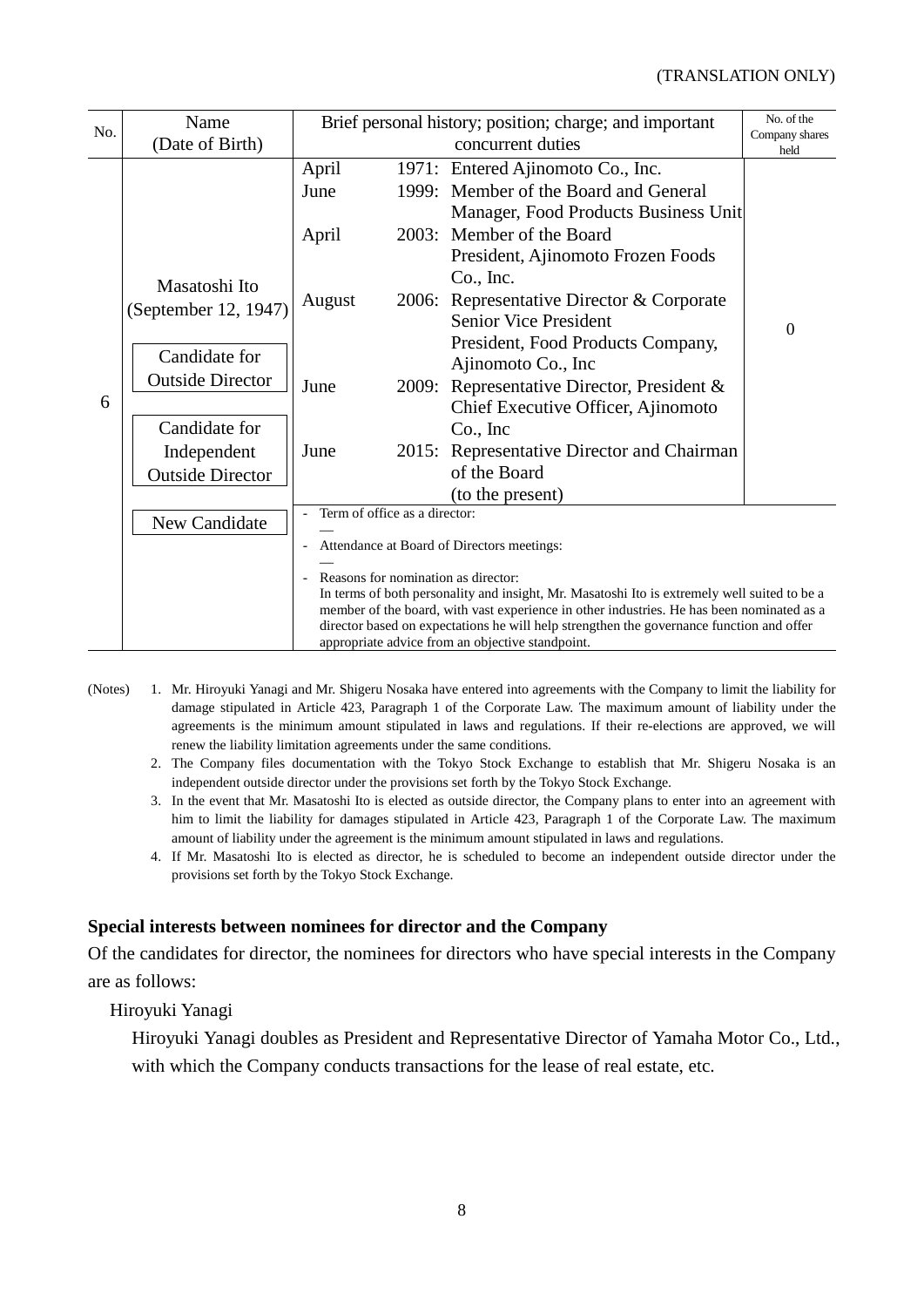(TRANSLATION ONLY)

#### (Reference)

### **Composition of the Board of Directors**

The makeup of the Board of Directors is diverse and comprises persons with expertise and experience who have the necessary insight, high ethical values, sense of fairness, and integrity. The Board of Directors shall have the number of people that allows the Board of Directors to perform its functions effectively and efficiently. Furthermore, the oversight and executive functions are separate, and in order to reinforce the oversight function, a number of independent outside directors are appointed.

### **Nomination and appointment standards of directors and others**

The Company has established a Corporate Directors Personnel Committee as an advisory body to the Board of Directors. To ensure the transparency and fairness of procedures, the majority of the members of the Corporate Directors Personnel Committee are outside directors. The Corporate Directors Personnel Committee deliberates on the selection of candidates to be nominated for the Board of Directors and other positions and on the determination of the remuneration for the directors and executive officers, and reports its findings to the Board of Directors.

The Corporate Directors Personnel Committee establishes criteria for selecting director candidates, such as personality, insight, ability, and capability, and the selected candidates are then nominated by the Board of Directors.

The Corporate Directors Personnel Committee establishes criteria for selecting corporate auditor candidates, such as personality, insight, ability, and capability, and after obtaining the consent of the Board of Auditors, the selected candidates are nominated by the Board of Directors. At least one of the corporate auditors must have appropriate expertise in finance and accounting.

The Corporate Directors Personnel Committee establishes criteria for appointing executive officer candidates, such as personality, insight, ability, and capability, and the selected candidates are appointed by the Board of Directors.

#### **Company standards for designating independent officers**

- 1. Persons for whom any of the following apply may not serve as independent outside directors or corporate auditors of the Company. If after the appointment of an independent outside director or corporate auditor any of the following are found to apply, the appointment shall be nullified.
- (1) Persons who do not meet the requirements and qualifications of an outside director or outside corporate auditor as stipulated in the Companies Act.
- (2) Persons or executives with whom the Group is a significant business partner, or persons or executives which are significant business partners for our Group. Here, "significant business partner" means, in any one of the most recent three years, any company for which the amount the Company receives from the group of business partners